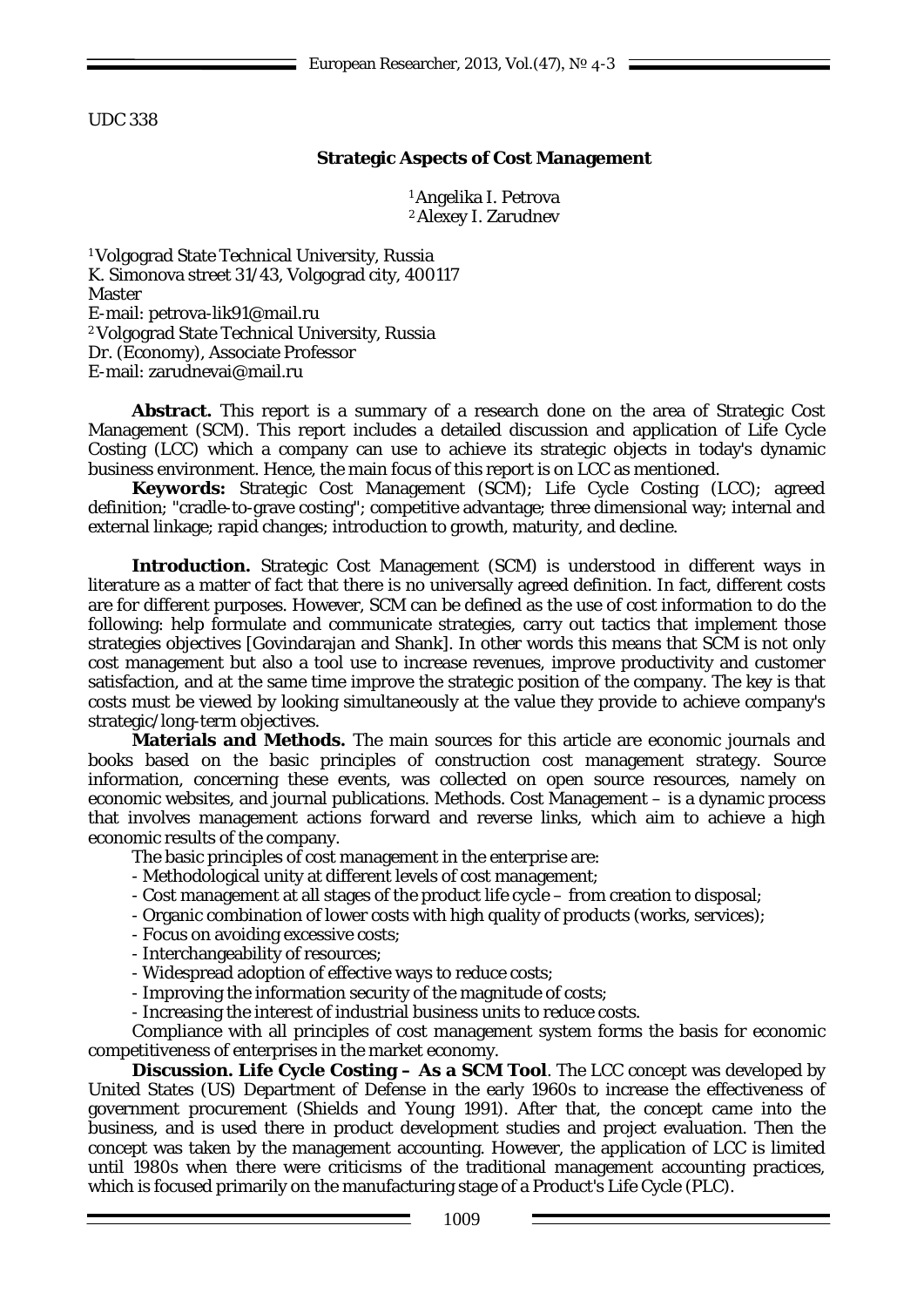PLC progresses through a sequence of stages from introduction to growth, maturity, and decline. Thus, accountants might not be able to analyze cost behaviour and computation of all associate costs would be challenging. The planning and design stage incur the most cost so cost management has to be done in this stage.

LCC refer to the process of estimating and accumulating the total costs that the producer or manufacturer will incur over the product's entire life; from the beginning to diminish the particular product. In other words, "cradle-to-grave costing". The main focus of LCC is not only to reduce the costs that the producer will incur over the PLC including design, manufacturing, marketing, logistics, and service, but also the costs that customer will incur such as the costs of acquisition, operation, maintenance, shutdowns, and disposal. This means that, LCC explicitly takes the longitudinal cost structure of the product's quality and time-related features into the account in two different angles. Therefore, a LCC perspective is useful not only when costs are considered from the customer's view but also considering the producer's view throughout PLC (Artto 1994).Hence, user of the product plays a major role as the cost driver in LCC.

Although, the traditional cost management approach primary focus on the manufacturing stage of the product the PLC costs do not end when the product has been manufactured. As many authors commonly cited, 80-90 percentage of the costs are committed or locked-in by the decisions made in the early stage of PLC. As mentioned, cost management should be done at this stage. Thus, the key to managing or reducing cost is to focus attention and effort on those decisions (Shields and Young 1991). But it is important to note that there are some arguments against committed or locked-in costs. For example, in there study, Cooper and Slagmulder (2004) "...our research suggest otherwise. Specifically we found that Olympus Optical (product they studied) is able to manage costs throughout its life..."

In the management accounting perspective, the main purpose of LCC is to adopt a SCM technique which will maximize the return over the cost objects total life by focusing on the operational and terminal cash flows. LCC builds a conceptual framework that facilities management's ability to exploit internal and external linkages of the product. Thus, it helps the management accountants to understand the cost consequences of developing and making a product and to identify areas in which cost reduction efforts are likely to be most effective in a way that promotes the strategic competitive advantage of the company.

Nevertheless, many authors argued that there are four broad purposes for LCC in SCM context. Below mentioned are:

1. to assess whether the operating profits earned during the manufacturing, phase will cover the costs incurred in the planning and decline phases;

2. to identify associated costs during the planning period with a given product design and to take necessary actions;

3. to support cost comparisons among different product designs to make more informed decisions among alternatives; and

4. to identify the nature and timing of costs to plan and manage effectively.

**LCC-The Perspectives. Producer's Perspective.** This perspective of LCC is based on the identifying, analyzing, and managing of each individual product's costs throughout its life cycle to take competitive advantage. According to Artto (1994) this refers to the costs that are included in product conception, design, product and process development, production, logistics, marketing, services and guarantees. Perhaps, this suggests that most of the costs are committed or incurred in the earlier stage especially in planning and designing stage of the product or service in the producer's perspective. Therefore, producers are able to analyze and manage costs before any final manufacturing and investment decisions are made.

**Customer's Perspective.** From the customer's perspective the focus is on costs incurred through purchase, operation, maintenance, support and disposal of product. Artto (1994) argued that a company's long-term success with customers requires products to have a lower expected associated costs when compare with substitute products.

Also, Artto (1994) mentioned that organizations must do analysis to learn the market and customers on a three dimensional way; product quality, time-related factors and purchase price. In fact, to be competitive in the market, these factors are vital. So, product design and development criteria should derive from the customer's product selection criteria. This analysis should be done based on market and customers in the initial stage of product design and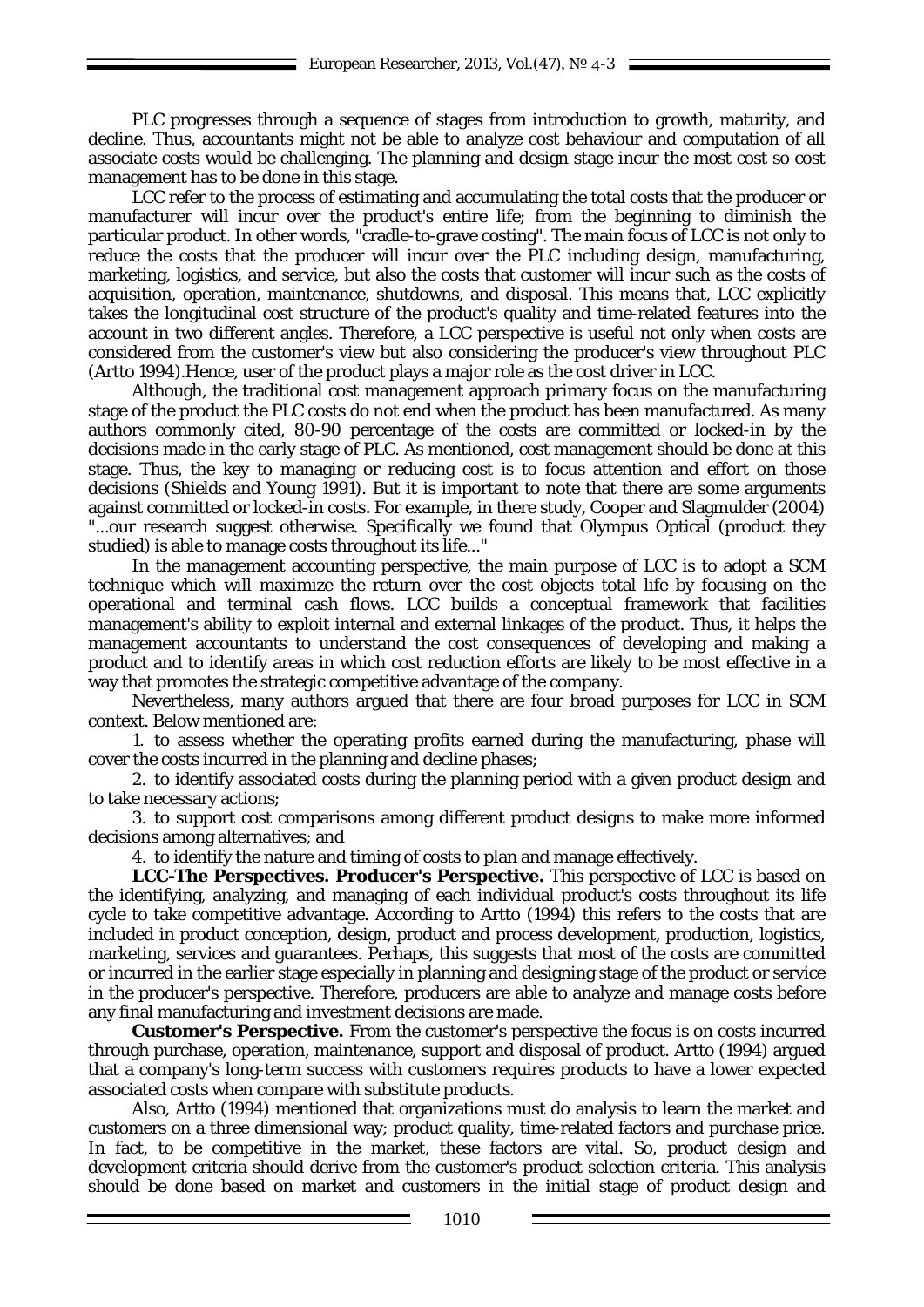planning. Thus, with help of LCC analysis, management is able to make strategic cost decisions based on the mentioned two perspectives.

**Success – LCC in Action.** LCC is particularly important in environments in which there is large planning and development cost for example, the NASA's Advanced Air Transportation Technology (AATT) project have achieved there strategic goals and have been able to manage there cost through LCC on NASA's Decisions Support Tools (DST) (Wang and Datta).

Integrated Business Machines (IBM) applies LCC and estimates and accumulates costs against profit over a PLC to determine profits which could generate. Plus, world's leading electronic and electric giants such as Sony (Japan) and Philips (Holland) have proven successful by applying the concepts of LCC.

Also, many of the US construction firms have adopted LCC in order to reduce costs as projects that undergo; LCC analysis gives the total cost of the Net Present Value (NPV), therefore alternatives could be considered.

BMW has proven so successful in using LCC analysis that helps the management for comparing costs of different designs in order to make decisions on most appropriate product mix (recyclable plastic parts). Also the Japan's car manufacturing giant Toyota uses LCC to make decisions on its Packing Design decisions in sales units. These, cases clearly show that LCC is a reasonably widespread SCM technique use globally.

**Advantages.** As mentioned earlier, LCC is a SCM tool that manages costs form "cradle-tograve", therefore with LCC, management is able to analyze the behaviour of all costs including indirect cost to estimates and monitor during PLC, perhaps starting from the initial stage. LCC reporting involves tracing costs and revenues on a product by product basis (all possible data) throughout their entire life. Hence, a company can take actions that lower costs in the subsequent stages of the PLC as well as lower consumer's costs such as operating and maintenance costs. LCC integrates all viewpoints (the customer and producer) and thus it leads to avoid partial optimization of the PLC costs and exploits both internal and external linkage (Lindholm and Suomala 2005a). Moreover, a successful implementation of LCC provides competitive advantage for the company (shields and Young 1991)

**Limitations.** LCC estimates too early in the life of a project when the degree of accuracy is questionable and assuming that the alternative has a finite life cycle. The cost of performing a LCC analysis may not be appropriate for all projects and a high sensitivity to changing the requirements. The LLC is influenced by many factors of which some simply cannot control as they arise without warning. Like the entry of new competitor. Besides, the managers and employees might find LCC as a not sound SCM technique and it is difficult to compute costs in the customer's perspective. Also, the disputes in evaluating future cost and dealing with uncertainties regarding factors affecting LCC may have restricted its use (Lindholm and Suomala 2005a). The application of LCC relies on the availability of cost information, thus the normal product costing practices affect companies' abilities to utilize the approach. If company fails to sufficiently track product costs, it is unlikely that the true total cost of the product can be measured consistently and accurately. Also the long PLC could make LCC difficult. Moreover, there is evidence from practice that the failure to recognize the uneven cash flows during the product life cycle can motivate undesired and inappropriate decision making (Lindholm and Suomala 2005a)

**Criticism.** Some authors criticize LCC as it only is applicable for the product which has a certain life period (e.g not products with short life). However, Cooper and Slagmulder (2004) argued that companies can achieve significant savings during product life cycle even in an environment of products with short life cycles and aggressive cost management focused on product design.

According to Takala and Carlsson (2001), the most respected criticism of the PLC, was made by Dhalla & Yuspeh (1976) that is "clearly, the PLC is a dependent variable which is determined by market actions; it is not an independent variable to which companies should adapt their marketing programs" and "Forget the product life cycle!" Perhaps, this was more related to the LCC use in marketing.

In their study Lindholm and (Suomala 2005a) argued that the adoption of LCC depends on the organisational functions rather than different sectors, as there are some belief that LCC is only applicable for industries like military and construction sector. Perhaps, this is not the case as discussed earlier (see Success – LCC in action).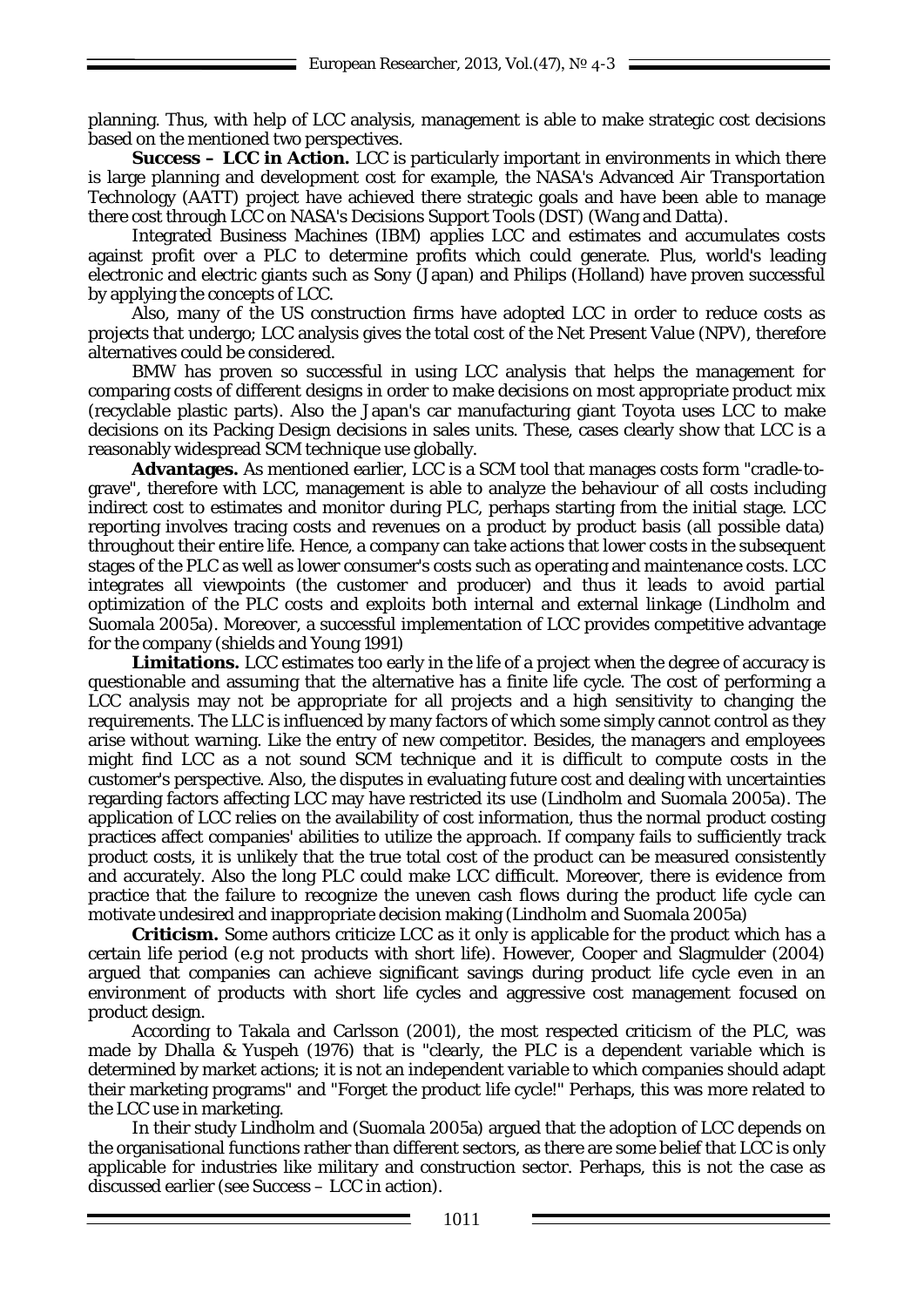**Conclusion.** SCM is important to organizations because it is more than focusing on costs but also value and revenue in both internal and external angles, which is consider as a critical factor for the success of the companies in the 21st century's competitive business environment. Many studies (Shields and Young 1991, Arrto 1994 and Lindholm and Suomala 2005a) increasingly stress that rapid changes in the business environment especially technological changes and shortened life cycles have made LCC critical to organizations. LCC differs from other costing methods because it generally includes revenues as well as costs of the PLC (Artto 1994).

Since, LCC is to support during the product planning stage and the analysis of the cost behaviour of a particular product helps managers and accountants to manage costs more effectively and minimize wrong decision-making as it focuses cost behavior of each unique phase of the PLC. Because different types of costs tend to predominate in different phases of the life cycle, by identifying the timing and nature of significant costs in advance, organizations can develop more effective means of budgeting and managing these costs. Besides, it is also very useful when making decisions regarding operation and maintenance (such as warranty) costs incurred during the life of the product. But the key issue is how far beyond the stage where action is taken should a company look for positive impacts reduce costs.

Detailed analysis of LCC makes manufactures to arrive at make-or-buy decisions to be more completive or re-gain its competitiveness in the industry. Because LCC draws general conclusions in all relevant costs which the producers has to incur in making a product or service before the productions doesn't take place.

Likewise, by applying LCC as a SCM technique, managements are able to apply may other techniques in to make economic decision viable such as cost-benefit analysis, discounted cash flow, sensitivity analysis and NPV analysis. Thus this would give an edge over competitors who do not use LCC as a SCM tool

Nonetheless, in practice LCC is often represent long-term costing, but the calculations do not cover the entire life cycle costs in many cases (Lindholm and Suomala 2005a). The reason for this is that historically colleсted data (in early stages) might no longer applicable as some conditions change. Thus, appropriate use of historically collected data and dealing with the future uncertainties which affect the effectiveness of life cycle costs (in both perspectives), must be in the top priority of any organization to be competitive in the market and to achieve its strategic advantage by implementing LCC as a SCM tool.

In **conclusion**, life cycle cost management and the use of value engineering in life cycle cost management is a useful technical to help the manager in decision making in finance in a long term business.

## **References:**

1. A Guide to the Project Management Body of Knowledge // PMBOK Guide. 2011. № 3.

2. Baldwin, James, S. Management Decision-Making: Risk Reduction Through Simulation / S. James, Baldwin // Fortune. 2006. P. 38-45.

3. Kerzner, Harold. Project management: A Systems approach to planning, scheduling, and controlling. 9th edition. New York: John Willey & Sons. 2006. P. 78-91.

4. Project Time Management: http://www.anticlue.net/archives/000763.htm, viewed on April 20th, 2012.

5. Project Integration Management: http://mithuns.wordpress.com/2008/06/11/projectintegration-management/, viewed on April 18th, 2012.

6. Ireland V. and Finegan A., Applied Project Management course material / V. Ireland and A. Finegan A // The University Adelaide, Adelaide. 2010. P. 18-25.

7. Fombrun C. and Devanna, M.A. Strategic Human Resource Management / C. Fombrun and M.A. Devanna // New York Press. 2004. P. 37-39.

8. Beaker B., Huselid M. and Ulrich. The HR: Linking people, strategy and performance / B. Beaker, M. Huselid and Ulrich // Boston, Harvard Business School Press. 2001. P. 41-43.

9. Brown, I.R. Pricing and profit management / I. R. Brown // Journal of Business and Industrial Marketing. 2003. P. 1-3.

10. Lere, J.C. Activity-based costing: a powerful tool for pricing. / J.C. Lere // Journal of Business & Industrial Marketing, Vol.15, P. 23-33. 2008.